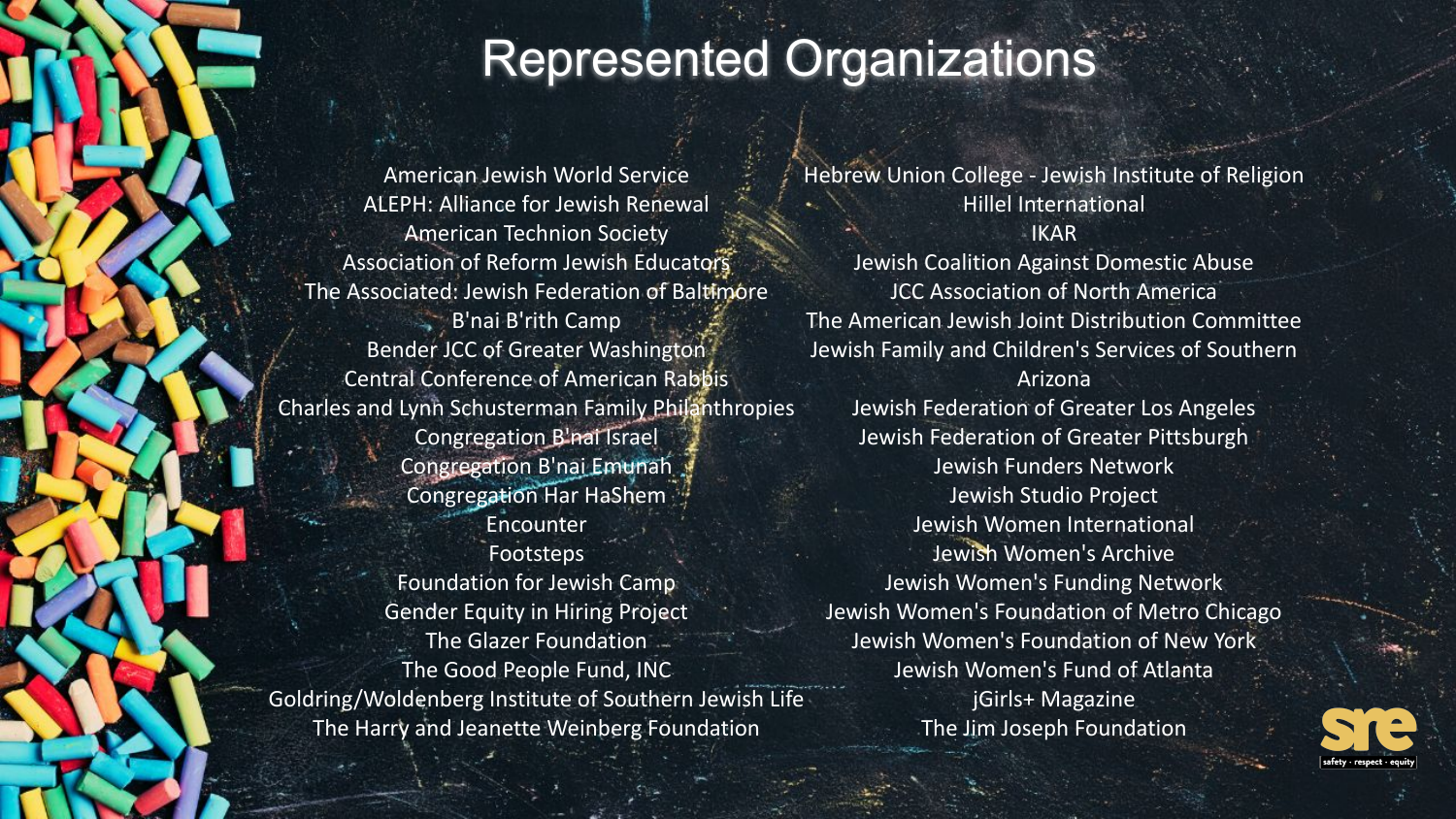## Represented Organizations

**Jumpstart** Keshet Kehillat Israel Kohenet Hebrew Priestess Institute The Klarman Family Foundation Leading Edge Lilith Leichtag foundation Moving Traditions MyZuzah National Council of Jewish Women National Ramah Commission New Israel Fund Nefesh LA Network of Jewish Human Service Agencies Ohev Beth Sholom Organization for the Resolution of Agunot Prizmah: Center for Jewish Day Schools Project Kesher Reconstructing Judaism

Reconstructionist Rabbinical Association Repair the World Righteous Persons Foundation Sacred Spaces ShaMir collective Schusterman Family Philanthropies Shalom Hartman Institute of North America **Sketchpad** Slingshot SVIVAH Ta'amod: Stand Up! Temple Beth El Madison Temple Beth Hillel Temple Beth Shalom Temple Beth Torah Tucson Jewish Community Center Tucson Jewish Museum & Holocaust Center UJA Federation of New York Union for Reform Judaism United Synagogue of Conservative Judaism